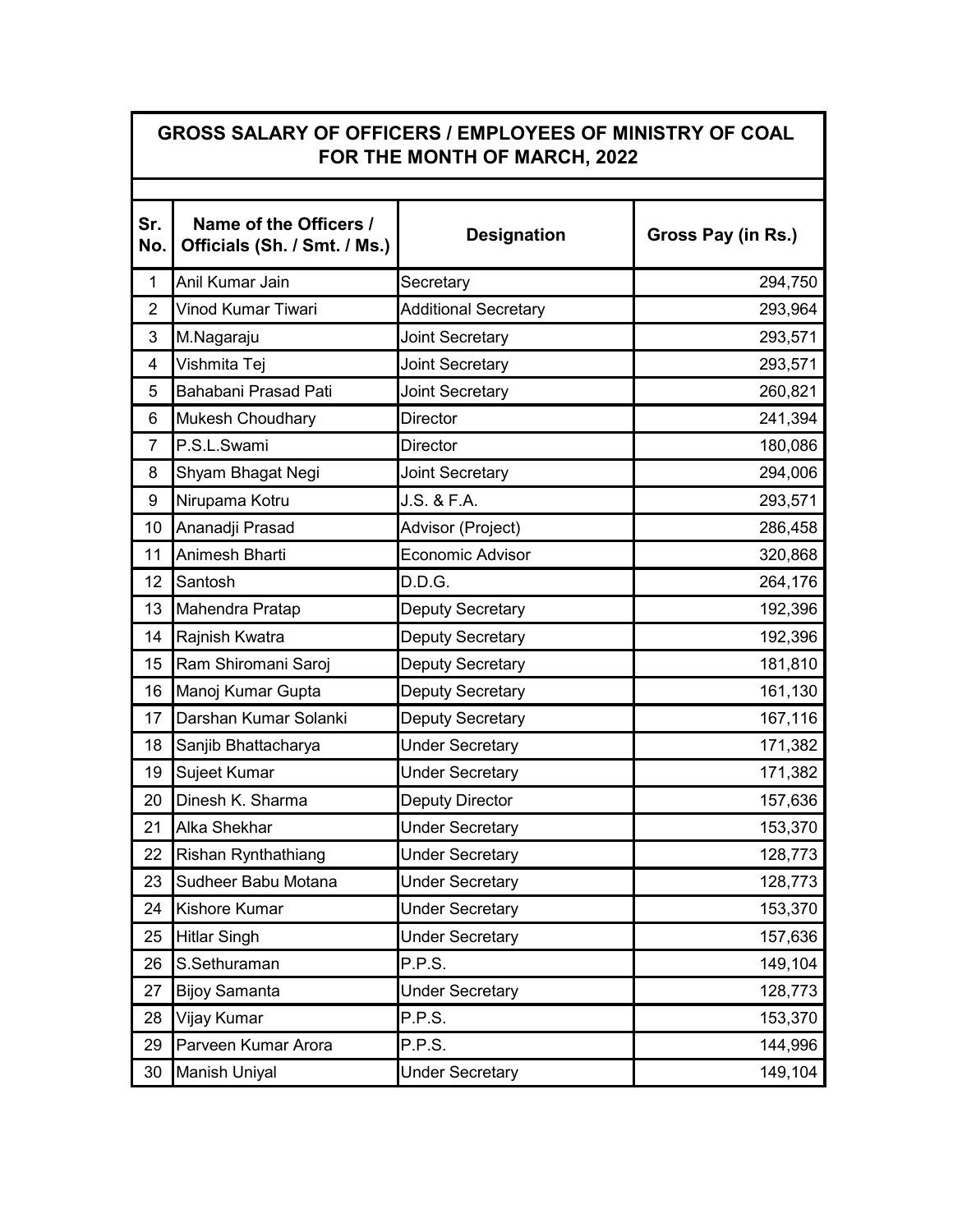| 31 | <b>Babula Patra</b>   | P.P.S.                 | 121,830 |
|----|-----------------------|------------------------|---------|
| 32 | Manoj K. Sinha        | Deputy Director (O.L.) | 153,370 |
| 33 | Ramesh K. Sanduke     | P.P.S.                 | 153,370 |
| 34 | Ram Prasad            | <b>Under Secretary</b> | 166,642 |
| 35 | <b>Byasadev Naik</b>  | <b>Deputy Director</b> | 132,310 |
| 36 | <b>Bhagwat Prasad</b> | P.P.S.                 | 149,104 |
| 37 | <b>Bhagat Singh</b>   | P.S.                   | 127,332 |
| 38 | Manoj Kumar           | P.S.                   | 151,632 |
| 39 | M.V.Balasubramanian   | S.O                    | 143,574 |
| 40 | Ravinder Kumar        | P.S                    | 139,624 |
| 41 | Rosy Kapur            | P.S                    | 143,890 |
| 42 | R. N. Bansal          | P.S                    | 139,940 |
| 43 | Prem Singh            | S.O                    | 102,049 |
| 44 | N. R. Rao             | S.O                    | 109,254 |
| 45 | Gulshan Kumar         | S.O                    | 112,132 |
| 46 | Sewak Paul            | S.O                    | 118,634 |
| 47 | Sunil V. Kulkarni     | A.P.S.                 | 160,960 |
| 48 | Ram Nagina Prasad     | ASO                    | 91,176  |
| 49 | Shashi Chopra         | <b>ASO</b>             | 105,994 |
| 50 | <b>Tarun Gupta</b>    | <b>ASO</b>             | 105,994 |
| 51 | Lakshmi Narayan       | ASO                    | 102,992 |
| 52 | Ashish Chanotra       | ASO                    | 79,255  |
| 53 | Sushma                | <b>ASO</b>             | 77,028  |
| 54 | Malashree Sarkar      | ASO                    | 86,876  |
| 55 | Jagmohan              | ASO                    | 84,506  |
| 56 | Jitendra Kumar        | ASO                    | 82,136  |
| 57 | Prashant Kumar        | ASO                    | 82,136  |
| 58 | Sunil Khangwal        | ASO                    | 82,136  |
| 59 | Mahendra Pratap       | <b>SCD</b>             | 84,506  |
| 60 | Satendra Kumar        | <b>SSA</b>             | 75,658  |
| 61 | Arjun Singh Negi      | <b>SSA</b>             | 62,487  |
| 62 | Ganga Sahay Meena     | <b>SCD</b>             | 60,784  |
| 63 | Yaduvanshi Rai        | D.Rider                | 59,998  |
| 64 | Radhey Shyam          | <b>SSA</b>             | 66,562  |
| 65 | Vinod Kumar           | JSA                    | 58,436  |
| 66 | <b>Anand Singh</b>    | M.T.S                  | 73,446  |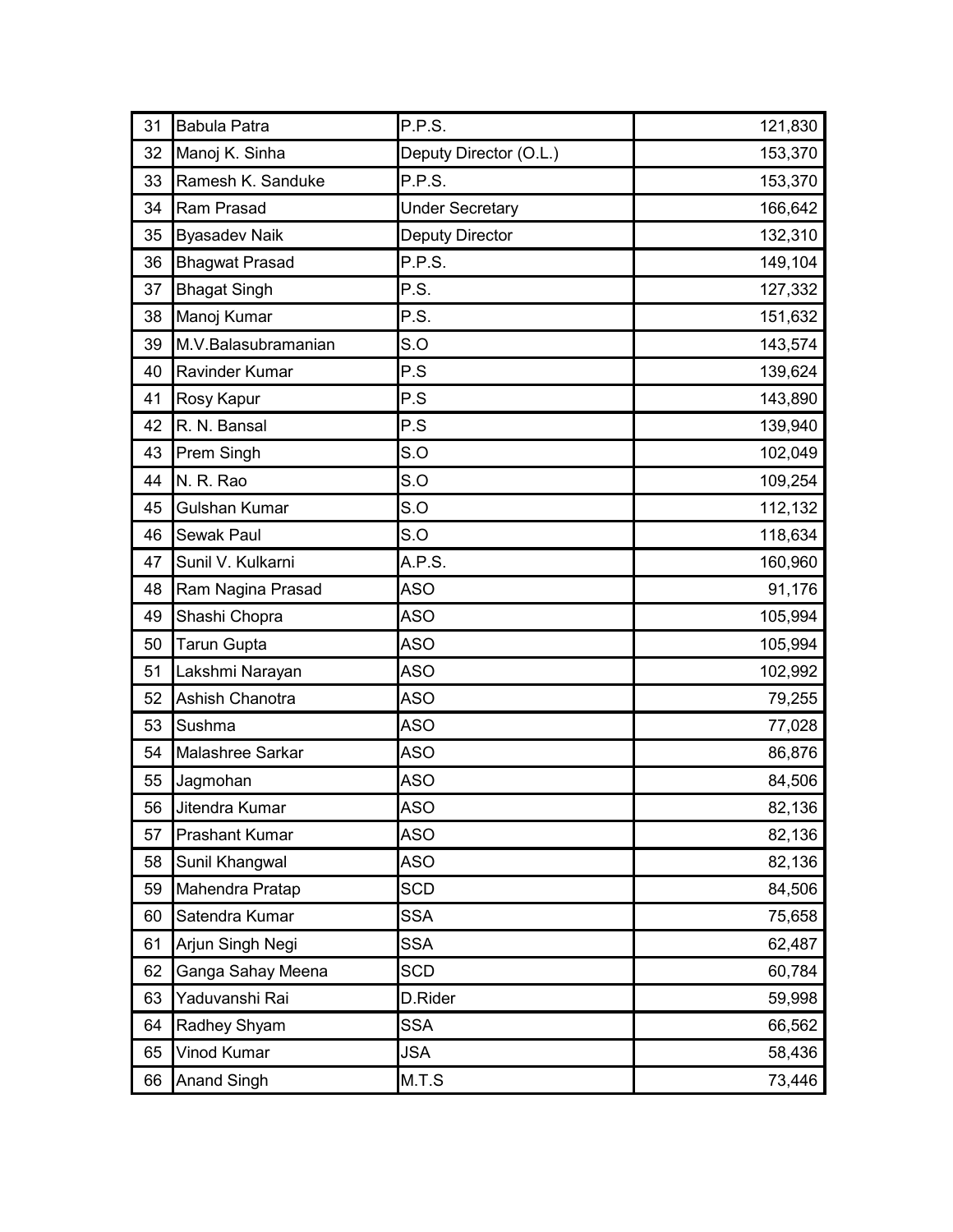| 67  | Subhash Chander Bawa    | M.T.S                            | 73,446  |
|-----|-------------------------|----------------------------------|---------|
| 68  | Ramesh Kumar            | M.T.S                            | 59,998  |
| 69  | Raj Kumar               | M.T.S                            | 60,016  |
| 70  | Suraj                   | M.T.S                            | 45,457  |
| 71  | Anil Kumar              | M.T.S                            | 51,016  |
| 72  | Diwan Chand             | M.T.S                            | 50,566  |
| 73  | Ajitesh Kumar           | Director                         | 189,518 |
| 74  | Pardeep Kumar           | <b>Assistant Director</b>        | 106,286 |
| 75  | Ankit Kumar Jain        | <b>Assistant Director</b>        | 100,756 |
| 76  | Naresh Kumar            | <b>Assistant Section Officer</b> | 108,996 |
| 77  | <b>Vineet Kumar</b>     | <b>Assistant Section Officer</b> | 108,996 |
| 78  | Vijay Singh             | <b>Assistant Section Officer</b> | 108,996 |
| 79  | Santosh Ray             | <b>Assistant Section Officer</b> | 108,996 |
| 80  | Anurag Verma            | <b>Assistant Section Officer</b> | 108,996 |
| 81  | Arik Basu Roy Chowdhury | <b>Assistant Section Officer</b> | 110,710 |
| 82  | Rajan Meena             | <b>Assistant Section Officer</b> | 102,992 |
| 83  | Ravinder Singh          | <b>Assistant Section Officer</b> | 102,992 |
| 84  | <b>Nikhil Kumar</b>     | <b>Assistant Section Officer</b> | 102,992 |
| 85  | <b>Puneet Kumar</b>     | <b>Assistant Section Officer</b> | 105,994 |
| 86  | <b>Pramod Kumar</b>     | <b>Assistant Section Officer</b> | 102,992 |
| 87  | <b>Hitesh Pareek</b>    | <b>Assistant Section Officer</b> | 86,198  |
| 88  | Abhishek Arya           | <b>Assistant Section Officer</b> | 102,992 |
| 89  | Aman Balyan             | <b>Assistant Section Officer</b> | 102,992 |
| 90  | Gaurav Bisht            | <b>Assistant Section Officer</b> | 102,992 |
| 91  | P. Ravi Kumar           | <b>Assistant Section Officer</b> | 102,992 |
| 92  | Y Jhansi Laxmi          | <b>Assistant Section Officer</b> | 102,992 |
| 93  | Jagmohan Meena          | <b>Assistant Section Officer</b> | 102,992 |
| 94  | Mahendra Kumar Meena    | <b>Assistant Section Officer</b> | 102,992 |
| 95  | Lakky Rawat             | <b>Assistant Section Officer</b> | 102,992 |
| 96  | Hare Krishna Singh      | <b>Assistant Section Officer</b> | 102,992 |
| 97  | Bhushan Verma           | <b>Assistant Section Officer</b> | 102,992 |
| 98  | Akanksha                | <b>Assistant Section Officer</b> | 86,876  |
| 99  | Abhishek Kumar          | <b>Assistant Section Officer</b> | 86,876  |
| 100 | Anirudhh Rajpurohit     | <b>Assistant Section Officer</b> | 84,506  |
| 101 | Surendra Kumar          | <b>Assistant Section Officer</b> | 84,506  |
| 102 | Vaibhav Verma           | <b>Assistant Section Officer</b> | 84,506  |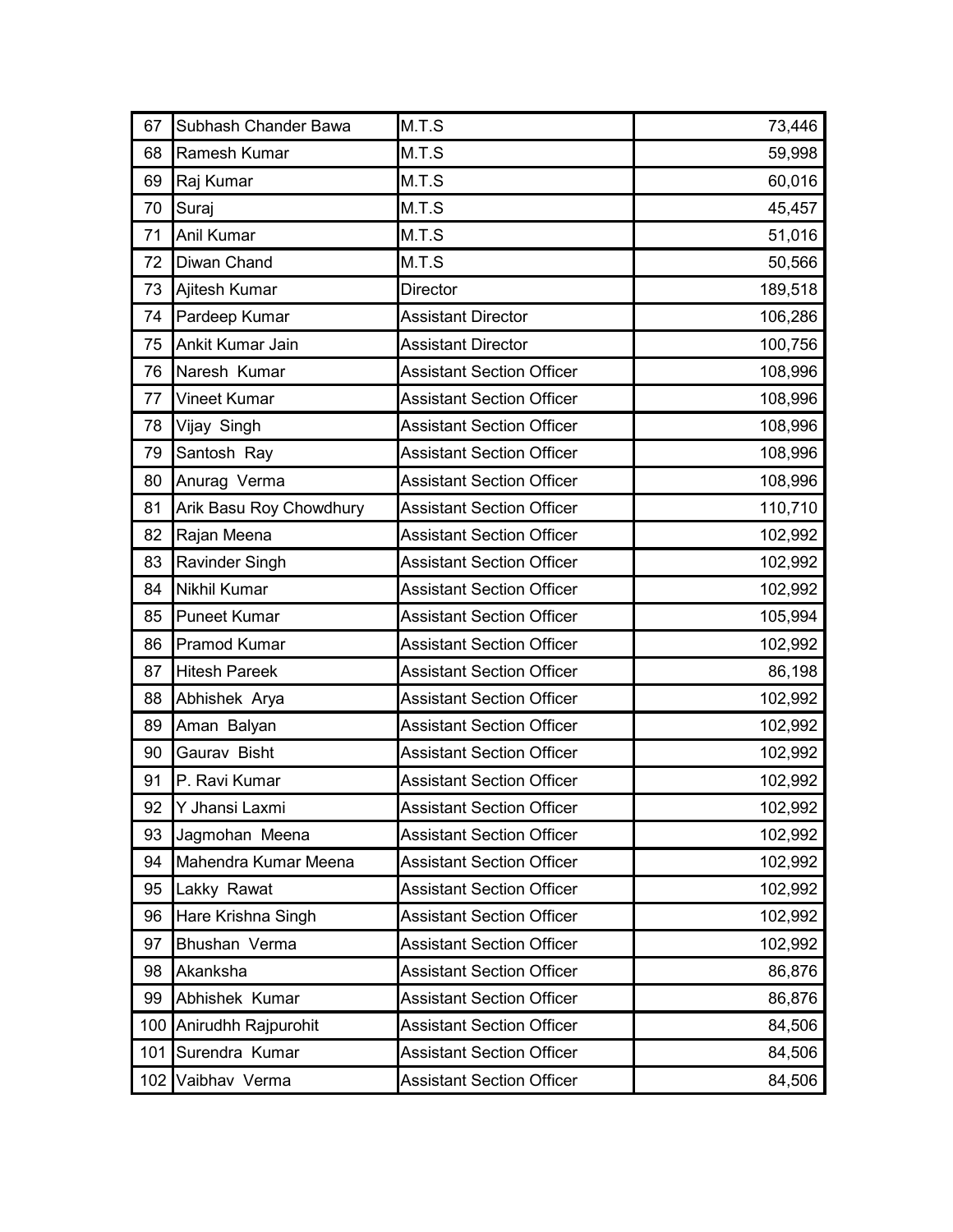|     | 103 Ajeet Kumar Yadav   | <b>Assistant Section Officer</b>  | 84,506  |
|-----|-------------------------|-----------------------------------|---------|
|     | 104 Meenakshi Kataria   | <b>Senior Translation Officer</b> | 70,871  |
|     | 105 Manish Kumar        | <b>Senior Translation Officer</b> | 82,136  |
|     | 106 Bheem Gupta         | Junior Translation Officer        | 62,386  |
| 107 | Hemlata Mathur          | Stenographer                      | 69,654  |
|     | 108 Anil Kumar          | Stenographer                      | 52,906  |
|     | 109 Ankit               | Stenographer                      | 51,484  |
|     | 110 Vivek Kumar         | Stenographer                      | 43,492  |
| 111 | Shilpee Singh           | Stenographer                      | 51,484  |
| 112 | Aashima                 | Stenographer                      | 46,270  |
| 113 | Chhote Lal              | Stenographer                      | 50,986  |
| 114 | Sanjay Singh            | <b>Staff Car Driver</b>           | 43,099  |
| 115 | Pawan Kumar Sahu        | Junior Secretariat Assistant      | 49,588  |
| 116 | Sanjeev Kumar Chandra   | Junior Secretariat Assistant      | 47,060  |
| 117 | Subir Sarkar            | <b>Staff Car Driver</b>           | 34,159  |
|     | 118 Rakesh Kumar        | Multi Tasking Staff               | 44,532  |
| 119 | Vijay Kumar             | <b>Multi Tasking Staff</b>        | 33,397  |
|     | 120 Jay Prakash Sharma  | Multi Tasking Staff               | 29,934  |
| 121 | Lokhande Naresh Pralhad | Multi Tasking Staff               | 30,916  |
| 122 | Robin                   | <b>Multi Tasking Staff</b>        | 32,976  |
| 123 | Aakash Dabas            | Multi Tasking Staff               | 32,976  |
| 124 | Anshuman Kumar          | Multi Tasking Staff               | 32,976  |
| 125 | Gopal Kumar             | <b>Multi Tasking Staff</b>        | 32,976  |
| 126 | <b>Umesh Kumar</b>      | Multi Tasking Staff               | 32,976  |
|     | 127 Rohit Kumar         | <b>Multi Tasking Staff</b>        | 32,976  |
|     | 128 Manoj Kumar Meena   | Multi Tasking Staff               | 32,976  |
| 129 | Lokesh Panchal          | Multi Tasking Staff               | 32,976  |
| 130 | Jaiveer Singh           | Multi Tasking Staff               | 32,976  |
| 131 | Chanchal Sharma         | Multi Tasking Staff               | 31,404  |
| 132 | Reena Rani              | <b>Multi Tasking Staff</b>        | 31,404  |
| 133 | <b>Sitaram Tard</b>     | Multi Tasking Staff               | 30,749  |
| 134 | Rishabh                 | <b>Multi Tasking Staff</b>        | 30,749  |
| 135 | Arun Iyer               | 0.S.D.                            | 227,742 |
| 136 | Shipra Mishra           | A.P.S.                            | 79,924  |
| 137 | Shankarappa Walikar     | Second P.A.                       | 79,924  |
| 138 | Harsheeth Jain N. Kumar | Second P.A.                       | 75,658  |